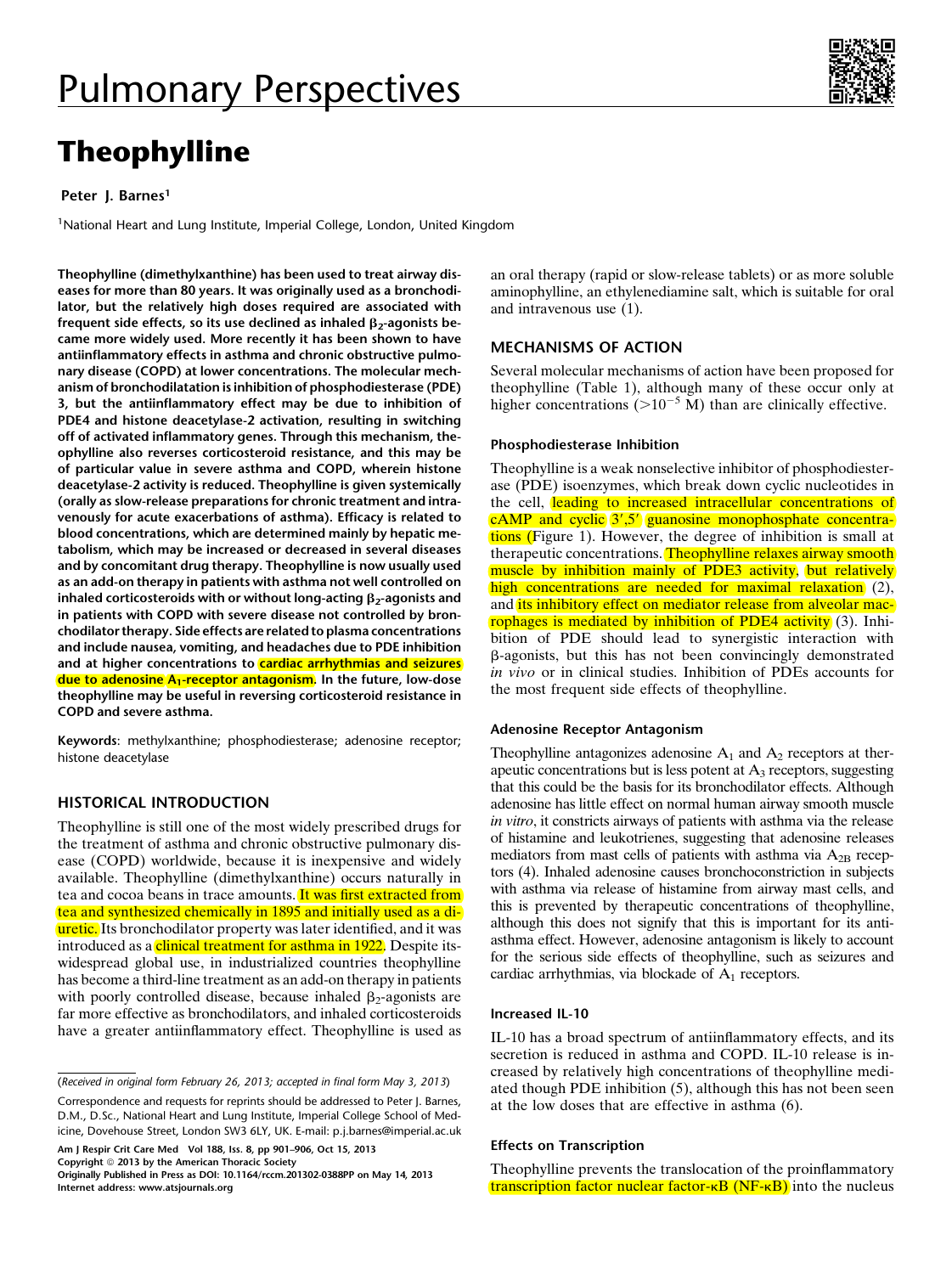# TABLE 1. PROPOSED MECHANISMS OF ACTION OF THEOPHYLLINE

- Phosphodiesterase inhibition (nonselective) Adenosine receptor antagonism  $(A_1, A_{2A}, A_{2B})$  receptors) Inhibition of nuclear factor-kB (↓ nuclear translocation) ↑ Histone deacetylase 2 via Inhibition of phosphoinositide 3-kinase-d ↑ IL-10 secretion ↑ Apoptosis of inflammatory cells (neutrophils, T cells) ↓ Poly(ADP-ribose)polymerase-1 (PARP-1)
- through preventing the degradation of the inhibitory I- $\kappa$ B $\alpha$ , thus potentially reducing the expression of inflammatory genes in asthma and COPD (7). However, these effects are seen at high concentrations and are likely to be mediated by inhibition of PDE.

#### Effects on Cell Survival

Theophylline promotes apoptosis in neutrophils in vitro through a reduction in the antiapoptotic protein Bcl-2 (8). Theophylline also induces apoptosis of T lymphocytes, thus reducing their survival, and this effect appears to be mediated via PDE inhibition (9). Theophylline also inhibits the enzyme poly(ADPribose)polymerase-1 (PARP-1), which is activated by oxidative stress and leads to a reduction in NAD levels, resulting in an energy crisis that leads to cell death (10).

#### Histone Deacetylase Activation

Theophylline in low therapeutic concentrations ( $\sim$ 5 mg/L) activates histone deacetylases, especially when their activity is reduced by oxidative stress (11, 12). In COPD cells, in which HDAC2 activity and expression are markedly reduced, theophylline  $(10^{-6} M)$ restores HDAC2 activity to normal and thus reverses the corticosteroid resistance in these cells, an effect that is blocked by an inhibitor of HDAC activity trichostatin A (12) (Figure 2). This action of theophylline is independent of PDE inhibition and adenosine receptor antagonism but due to selective inhibition of phosphoinositide-3-kinase- $\delta$  (PI3K- $\delta$ ) that is activated by oxidative stress and involved in the inhibition of HDAC2 activity via phosphorylation (13). Increased reactive oxygen species and nitric oxide from increased expression of inducible nitric oxide synthase result in the formation of peroxynitrite radicals, which nitrate tyrosine residues in HDAC2, resulting in its inactivation and degradation (14). Theophylline reduces the formation of peroxynitrite, thus providing a further mechanism for increasing HDAC2 function in asthma and COPD (15).

# PHARMACOKINETICS

There is a close relationship between the acute improvement in airway function and serum theophylline concentrations. Below 10 mg/L bronchodilator effects are small, and above 25 mg/L additional benefits are outweighed by side effects, so that the therapeutic range was usually taken as 10 to 20 mg/L (55–110  $\mu$ M). Nonbronchodilator effects of theophylline may be seen at plasma concentrations of less than 10 mg/L, so it is preferable to redefine the therapeutic range as 5 to 15 mg/L. The dose of theophylline required to achieve therapeutic concentrations varies among patients, largely because of differences in clearance. For children (6–12 yr), one-half of the adult dose should be used. Theophylline is rapidly and completely absorbed, but there are large interindividual variations in clearance, due to differences in its hepatic metabolism (Table 2). Theophylline is metabolized in the liver by the cytochrome P450 microsomal enzyme system, and a large number of factors may influence hepatic metabolism. Theophylline is predominantly metabolized by CYP1A2, whereas at higher

plasma concentrations CYP2E1 is also involved (16). Increased clearance is seen in children (1–16 yr) and in cigarette and marijuana smokers. Concurrent administration of phenytoin, phenobarbitone, or rifampicin, which increase P450 activity, increases metabolic breakdown, so that higher doses may be required. Reduced clearance is found in liver disease, pneumonia, and heart failure, and doses need to be reduced to one-half and plasma levels monitored carefully. Decreased clearance is also seen with several drugs, including erythromycin, quinolone antibiotics (ciprofloxacin, but not ofloxacin), allopurinol, cimetidine (but not ranitidine), serotonin uptake inhibitors (fluvoxamine), and the 5-lipoxygenase inhibitor zileuton, all of which interfere with CYP1A2 function. Thus, if a patient on maintenance theophylline requires a course of erythromycin, the dose of theophylline should be halved. Although there is a similar interaction with clarithromycin, there is no interaction with azithromycin (17). Viral infections and vaccinations (influenza immunizations) may also reduce clearance, and this may be particularly important in children. Because of these variations in clearance, individualization of theophylline dosage is required, and plasma concentrations should be measured 4 h after the last dose with slow-release preparations, when steady state has usually been achieved.

### PHARMACODYNAMICS

Theophylline has several cellular effects that may contribute to its clinical efficacy in the treatment of asthma and COPD (Figure 3).

#### Bronchodilator Action

Theophylline was primarily used as a bronchodilator, and it relaxes large and small human airways in vitro, acting as a functional antagonist by *increasing intracellular cAMP concentrations*. However, it is a relatively weak bronchodilator at therapeutic concentrations, with little bronchodilator effect at plasma concentrations of less than 10 mg/L. In vivo intravenous aminophylline has an acute bronchodilator effect in patients with asthma, which is most likely to be due to a relaxant effect on airway smooth and has a small protective effect of theophylline on histamine-, methacholine-, or exerciseinduced bronchospasm. Oral theophylline reduces air trapping in patients with COPD, indicating an effect on peripheral airways (18).

#### Antiinflammatory Effects

Theophylline has several antiinflammatory effects in asthma and COPD, and these may be seen at lower plasma concentrations



Figure 1. Effect of phosphodiesterase (PDE) inhibitors in the breakdown of cyclic nucleotides in airway smooth muscle and inflammatory cells. AC = adenylyl cyclase; cGMP = cyclic guanosine monophosphate;  $G =$  stimulatory G-protein;  $GC =$  guanylyl cyclase;  $GTP =$  guanosine triphosphate;  $R =$  receptor.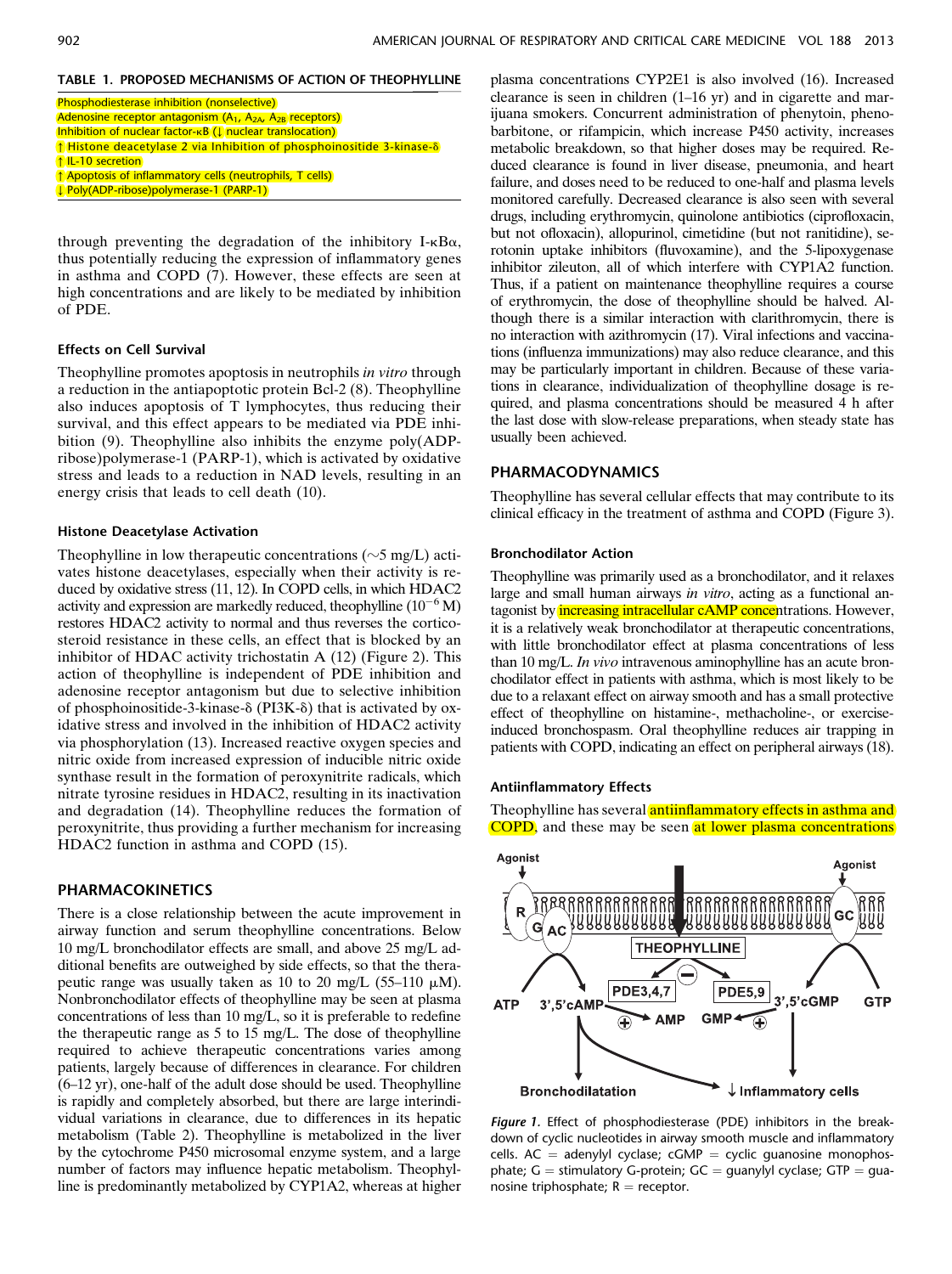

Figure 2. Theophylline increases histone deacetylase-2 (HDAC2) via inhibition of phosphoinositide-3-kinase- $\delta$  (PI3K $\delta$ ), which is activated by oxidative stress to phosphorylate and reduce HDAC2. HDAC2 deacetylates core histones that have been acetylated by the histone acetyltransferase (HAT) activity of coactivators, such as CREB-binding protein (CBP). This results in suppression of inflammatory genes and proteins, such as granulocyte-macrophage colony stimulating factor (GM-CSF) and CXCL8, that have been switched on by proinflammatory transcription factors, such as nuclear factor-kB (NF-kB). Corticosteroids also activate HDAC2, but through a different mechanism, resulting in the recruitment of HDAC2 to the activated transcriptional complex via activation of glucocorticoid receptors (GR), which function as a molecular magnet. This explains how theophylline may reverse corticosteroid resistance due to reduced HDAC2 activity.

than are required for its bronchodilator actions (19). In vitro theophylline inhibits mediator release from mast cells and reactive oxygen species from neutrophils, although this is significant only at relatively high concentrations. Low-dose theophylline reduces the late response and airway eosinophil influx after inhaled allergen (20) and reduces the numbers of eosinophils in bronchial biopsies, bronchoalveolar lavage, and induced sputum in patients with mild asthma (21). It also reduces bronchoalveolar lavage neutrophil influx in patients with nocturnal asthma (22).

In patients with COPD, theophylline reduces the proportion of neutrophils in induced sputum and reduces the concentration of CXCL8, suggesting an antiinflammatory effect unlike corticosteroids (23–25). At high concentrations, theophylline inhibits proliferation in  $CD4^+$  and  $CD8^+$  lymphocytes and inhibits the chemotactic response of T lymphocytes, effects that are mediated through PDE inhibition (26). In patients with asthma, low-dose theophylline treatment results in an increase in activated circulating  $CD4^+$  and  $CD8<sup>+</sup>$  T cells but a decrease in these cells in the airways, suggesting that it may reduce the trafficking of activated T cells into the airways (27).

#### Extrapulmonary Effects

Aminophylline increases diaphragmatic contractility and reverses diaphragm fatigue (28), but this effect has not been observed by all investigators. However, there are doubts about the relevance of these observations to the clinical benefit provided by theophylline (29). Whether theophylline has any effects on systemic effects or comorbidities in patients with COPD has not yet been established.

# CLINICAL USE

#### Acute Exacerbations

Intravenous aminophylline was previously widely used in the management of acute exacerbations of asthma and COPD. However, in patients with acute asthma a systematic review showed

no evidence of benefit when added to nebulized  $\beta_2$ -agonists for any outcome measure, whereas there was an increased risk of side effects (30), and similar results were found in children (31). Intravenous aminophylline should be reserved for the few patients with acute severe asthma who fail to show a satisfactory response to nebulized  $\beta_2$ -agonists. When intravenous aminophylline is used, it should be given as a slow intravenous infusion with careful monitoring of vital signs, and plasma theophylline concentrations should be measured before and after infusion. Aminophylline similarly has no place in the routine management of COPD exacerbations (32, 33).

#### Chronic Asthma

Currently, theophylline is recommended as an additional bronchodilator if asthma remains difficult to control after high doses of inhaled corticosteroids plus long-acting  $\beta_2$ -agonists (LABAs) (34). In an open study of adolescent patients with severe asthma controlled with oral and inhaled steroids, nebulized  $\beta_2$ -agonists, inhaled anticholinergics, and sodium cromoglycate, in addition to regular oral theophylline, withdrawal of the theophylline resulted in a marked deterioration of asthma control, which only responded to reintroduction of theophylline (35). In a placebo-controlled trial of theophylline withdrawal in patients with severe asthma controlled on high doses of inhaled corticosteroids, there was a significant deterioration in symptoms and lung function when placebo was substituted for the relatively low maintenance dose of theophylline (27). Addition of theophylline improves asthma control to a greater extent than  $\beta_2$ -agonists in patients with severe asthma treated with high-dose inhaled corticosteroids (36). Several studies have demonstrated that adding low-dose theophylline to inhaled corticosteroids in patients whose asthma is not controlled gives better asthma control than doubling the dose of inhaled corticosteroids (37–39). Interestingly, there is a greater degree of improvement in FVC than in  $FEV<sub>1</sub>$ , suggesting an effect on air trapping and peripheral airways. The improvement in lung function is relatively slow, suggesting an antiinflammatory rather than a bronchodilator effect of theophylline. These studies suggest that low-dose theophylline may be preferable to increasing the dose of inhaled steroids when asthma is not controlled on moderate doses of inhaled steroids; such a therapeutic approach would be less expensive than adding a LABA, although it is less effective (34). Low-dose theophylline is also effective in smoking patients with asthma, who have a poor response to inhaled steroids, and this may be through

#### TABLE 2. FACTORS AFFECTING CLEARANCE OF THEOPHYLLINE

| Increased clearance                                                                      |
|------------------------------------------------------------------------------------------|
| P450 enzyme induction by drugs (rifampicin, phenobarbitone,                              |
| carbamazepine, ethanol)                                                                  |
| Smoking (tobacco, marijuana)                                                             |
| High-protein, low-carbohydrate diet                                                      |
| <b>Barbecued</b> meat                                                                    |
| Childhood                                                                                |
| Decreased clearance                                                                      |
| P450 enzyme inhibition by drugs (cimetidine,* erythromycin, <sup>†</sup> fluoroquinolone |
| antibiotics, allopurinol, zileuton, fluvoxamine, phenytoin, fluconazole,                 |
| ketoconazole, acyclovir, ritonavir, diltiazem, verapamil, interferon- $\alpha$ ,         |
| estrogens, pentoxifylline)                                                               |
| Congestive heart failure                                                                 |
| Liver disease                                                                            |
| Pneumonia                                                                                |
| Viral infection                                                                          |
| Vaccination (influenza immunization)                                                     |
| High carbohydrate diet                                                                   |
| Old age                                                                                  |
| * Niek somitialisen                                                                      |

Not ranitidine.

 $<sup>†</sup>$  Also clarithromycin but not azithromycin.</sup>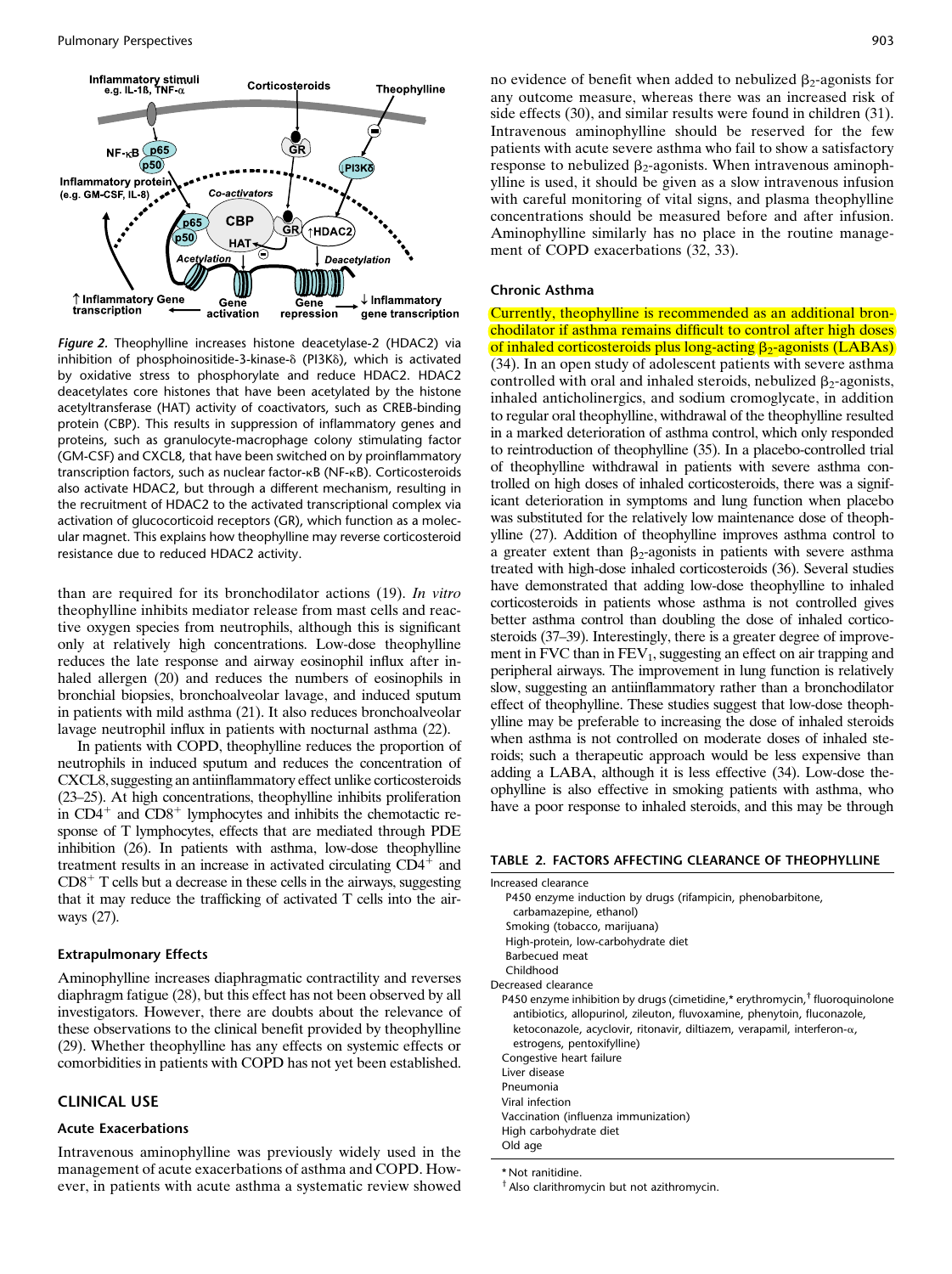

Figure 3. Cellular effects of theophylline.

increasing HDAC2 activity, which is reduced in the airways patients with asthma who smoke (40); this has been confirmed in vitro (41).

# Chronic COPD

Theophylline increases exercise tolerance in patients with COPD (42) and reduces air trapping (18). In high doses (with plasma concentration 10–20 mg/L) it is a useful additional bronchodilator in patients with severe COPD and has an added effect to a LABA (43). Low-dose theophylline reduces exacerbations in patients with COPD by approximately 50% when used as single therapy over 1 year (44). In COPD macrophages, theophylline restores HDAC2 activity to normal and thus reverses corticosteroid resistance (12). Low-dose theophylline increases the recovery from acute exacerbations of COPD, and this is associated with reduced inflammation and increased HDAC activity (45). In patients with moderate COPD, low-dose theophylline has a greater antiinflammatory effect and improvement in  $FEV<sub>1</sub>$  when added to an inhaled corticosteroid than either drug alone (46). This suggests that theophylline may be useful in reversing corticosteroid resistance in patients with COPD, and long-term clinical trials are currently underway in patients with COPD to investigate this.

#### Apnea in Preterm Infants

Theophylline has been used to prevent recurrent apnea and bradycardia in preterm infants by stimulating breathing. It is effective in reducing episodes and the need for mechanical ventilation, although less effective than caffeine (47).

# DOSING STRATEGIES

### Intravenous

Intravenous aminophylline has long been used in the treatment of acute exacerbations of asthma and COPD but is used much less now as it is less effective than nebulized  $\beta_2$ -agonists. The recommended dose is 6 mg/kg given intravenously over 20 to 30 minutes, followed by a maintenance dose of 0.5 mg/kg/h. If the patient is already taking theophylline, or there are any factors that decrease clearance, these doses should be halved and the plasma level checked more frequently.

#### Oral

Plain theophylline tablets or elixir are rapidly absorbed but give wide fluctuations in plasma concentrations and are not recommended. Several sustained-release preparations of theophylline

and aminophylline that are absorbed at a constant rate provide steady plasma concentrations over a 12- to 24-hour period (1). The recommended doses for bronchodilatation are 200 to 400 mg twice daily, but one-half of these doses may be effective as an antiinflammatory treatment. Although there are differences between preparations, these are relatively minor. Once optimal doses have been established, plasma concentrations usually remain stable, providing no factors that alter clearance are introduced.

#### Other Routes

Aminophylline may be given as a suppository, but rectal absorption is unreliable and proctitis may occur, so this route should be avoided. Inhalation of theophylline is irritating and ineffective (48). Intramuscular injections of theophylline are very painful and should never be given.

# COST-EFFECTIVENESS

Slow-release theophylline preparations are less expensive than LABA as an add-on therapy, although less effective. Plain theophylline is very inexpensive but not recommended because of fluctuation in plasma concentrations.

# COMBINATION THERAPY

At present there are no fixed combination therapies available. In the future, a combination of low-dose theophylline and an oral corticosteroid might be useful in COPD.

# MEASURING EFFECTS AND OUTCOMES

Assessment of the effect of adding theophylline to existing therapy usually involves demonstrating an increase in  $FEV<sub>1</sub>$ , which occurs rapidly with a bronchodilator effect (43) but may occur more slowly due to an antiinflammatory effect (37). Typically, the increase in  $FEV<sub>1</sub>$  is accompanied by a decrease in symptoms. In COPD, theophylline may reduce air trapping and improve exercise performance, although its effects are small (49). The reduction in exacerbations reported in patients with COPD is difficult to monitor in clinical practice (44).

# ADVERSE EFFECTS

The main limitation to the use of theophylline in conventional doses has been the relatively high frequency of adverse effects. Unwanted effects of theophylline are usually related to plasma concentration and tend to occur when plasma levels exceed 20 mg/L, although patients develop side effects at low plasma concentrations. Side effects may initially be reduced by gradually increasing the dose until therapeutic concentrations are achieved.

The most frequent side effects are headache, nausea and vomiting, increased acid secretion, and gastroesophageal reflux, which may be explained by PDE inhibition. Diuresis may be due to adenosine receptor antagonism. At high concentrations, convulsions and cardiac arrhythmias may occur and may be due to adenosine  $A_{1A}$ -receptor antagonism. Doxofylline, which is available in some countries, is another methylxanthine derivative that has similar efficacy to theophylline but appears to have less effect on adenosine receptors so may be safer (50).

## SAFETY SYSTEMS

It is important to recognize the factors that both increase and decrease plasma theophylline concentrations, as these may affect efficacy and safety. Drug interactions are particularly important and are listed in Table 2. Plasma theophylline concentrations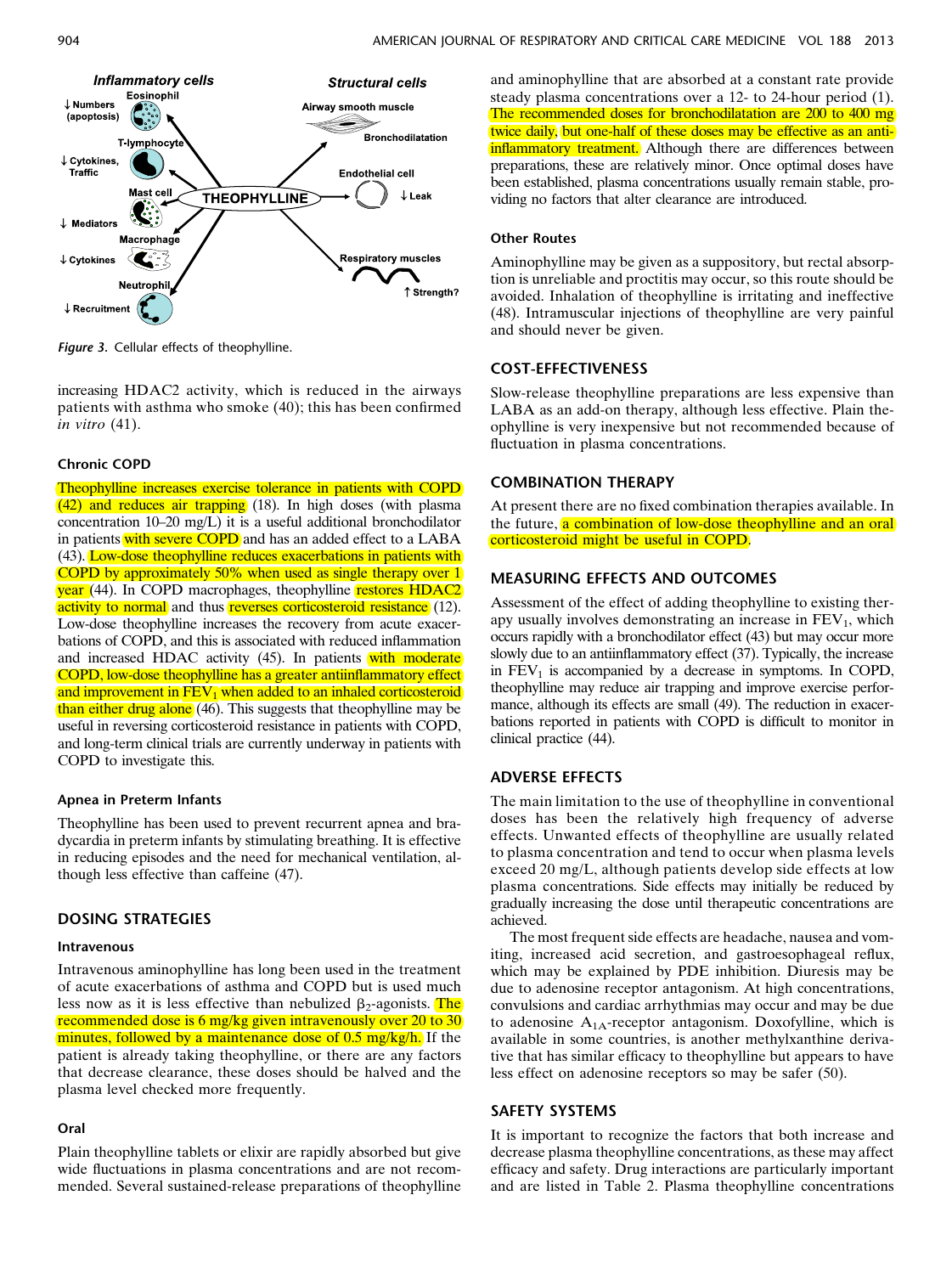should be checked if there are any adverse effects or if there are concerns about compliance. Theophylline should never be given with roflumilast, as both inhibit PDE4.

# **GUIDELINES**

The Global Initiative for Asthma recommends that theophylline should be considered as additional treatment when asthma is not controlled on inhaled corticosteroids (step 3) but is less preferred than a LABA and may be added for patients not controlled on inhaled corticosteroids and LABA (steps 4 and 5) (51). In children, low-dose theophylline may be used as a controller at step 2 but is less effective than inhaled corticosteroids. Intravenous aminophylline is not recommended for acute severe asthma.

The Global Initiative for Chronic Obstructive Lung Disease recommends that theophylline be used as a bronchodilator only if inhaled long-acting bronchodilators are unavailable or unaffordable (52). Intravenous aminophylline is not recommended for acute exacerbations.

## FUTURE DEVELOPMENTS

Theophylline is a relatively poor bronchodilator, as adverse effects limit the dose and make it less effective than inhaled bronchodilators. However, there is interest in exploring its antiinflammatory effects and its potential to reverse corticosteroid resistance at lower doses that would largely avoid side effects. Low concentrations of theophylline restore reduced HDAC2 to normal and therefore may reverse corticosteroid resistance in **COPD** and in severe asthma and in smokers with asthma. This effect is achieved by inhibition of phosphoinositidePI3K $\delta$  (13), suggesting that PI3K $\delta$  inhibitors may be developed in the future to treat corticosteroid-resistant airway obstruction. Theophylline is also a nonselective inhibitor of PDE isoenzymes, which may account for the effects of theophylline at higher doses. PDE4 inhibition may mediate antiinflammatory effects but also the common side effects. The selective PDE4 inhibitor roflumilast is now marketed in several countries as an antiinflammatory treatment for COPD, but its clinical efficacy is limited by side effects such as diarrhea, nausea, and headaches, which also occur with high doses of theophylline (53). Other PDE4 inhibitors are in clinical development, although several have failed, including inhaled PDE4 inhibitors. An inhaled PDE3/4 inhibitor, which has a bronchodilator effect due to PDE3 inhibition, is also in clinical development (54). However, PDE inhibitors do not have any effect on HDAC2 so have no potential to reverse corticosteroid resistance. Currently, clinical trials are in progress to assess the potential of low-dose theophylline to reverse corticosteroid resistance in COPD.

[Author disclosures](http://www.atsjournals.org/doi/suppl/10.1164/rccm.201302-0388PP/suppl_file/disclosures.pdf) are available with the text of this article at [www.atsjournals.org](http://www.atsjournals.org).

#### References

- 1. Weinberger M, Hendeles L. Theophylline in asthma. N Engl J Med 1996; 334:1380–1388.
- 2. Rabe KF, Magnussen H, Dent G. Theophylline and selective PDE inhibitors as bronchodilators and smooth muscle relaxants. Eur Respir J 1995;8:637–642.
- 3. Dent G, Giembycz MA, Rabe KF, Wolf B, Barnes PJ, Magnussen H. Theophylline suppresses human alveolar macrophage respiratory burst through phosphodiesterase inhibition. Am J Respir Cell Mol Biol 1994; 10:565–572.
- 4. Polosa R, Blackburn MR. Adenosine receptors as targets for therapeutic intervention in asthma and chronic obstructive pulmonary disease. Trends Pharmacol Sci 2009;30:528–535.
- 5. Mascali JJ, Cvietusa P, Negri J, Borish L. Anti-inflammatory effects of theophylline: modulation of cytokine production. Ann Allergy Asthma Immunol 1996;77:34–38.
- 6. Oliver B, Tomita K, Keller A, Caramori G, Adcock I, Chung KF, Barnes PJ, Lim S. Low-dose theophylline does not exert its anti-inflammatory effects in mild asthma through upregulation of interleukin-10 in alveolar macrophages. Allergy 2001;56:1087–1090.
- 7. Ichiyama T, Hasegawa S, Matsubara T, Hayashi T, Furukawa S. Theophylline inhibits NF- $\kappa$  B activation and I  $\kappa$  B  $\alpha$  degradation in human pulmonary epithelial cells. Naunyn Schmiedebergs Arch Pharmacol 2001;364:558–561.
- 8. Chung IY, Nam-Kung EK, Lee NM, Chang HS, Kim DJ, Kim YH, Park CS. The downregulation of Bcl-2 expression is necessary for theophyllineinduced apoptosis of eosinophil. Cell Immunol 2000;203:95–102.
- 9. Ohta K, Yamashita N. Apoptosis of eosinophils and lymphocytes in allergic inflammation. J Allergy Clin Immunol 1999;104:14–21.
- 10. Moonen HJ, Geraets L, Vaarhorst A, Bast A, Wouters EF, Hageman GJ. Theophylline prevents NAD+ depletion via PARP-1 inhibition in human pulmonary epithelial cells. Biochem Biophys Res Commun 2005;338:1805–1810.
- 11. Ito K, Lim S, Caramori G, Cosio B, Chung KF, Adcock IM, Barnes PJ. A molecular mechanism of action of theophylline: Induction of histone deacetylase activity to decrease inflammatory gene expression. Proc Natl Acad Sci USA 2002;99:8921–8926.
- 12. Cosio BG, Tsaprouni L, Ito K, Jazrawi E, Adcock IM, Barnes PJ. Theophylline restores histone deacetylase activity and steroid responses in COPD macrophages. J Exp Med 2004;200:689–695.
- 13. To Y, Ito K, Kizawa Y, Failla M, Ito M, Kusama T, Elliot M, Hogg JC, Adcock IM, Barnes PJ. Targeting phosphoinositide-3-kinase- $\delta$  with theophylline reverses corticosteroid insensitivity in COPD. Am J Respir Crit Care Med 2010;182:897–904.
- 14. Osoata GO, Yamamura S, Ito M, Vuppusetty C, Adcock IM, Barnes PJ, Ito K. Nitration of distinct tyrosine residues causes inactivation of histone deacetylase 2. Biochem Biophys Res Commun 2009;384:366– 371.
- 15. Hirano T, Yamagata T, Gohda M, Yamagata Y, Ichikawa T, Yanagisawa S, Ueshima K, Akamatsu K, Nakanishi M, Matsunaga K, et al. Inhibition of reactive nitrogen species production in COPD airways: comparison of inhaled corticosteroid and oral theophylline. Thorax 2006;61:761–766.
- 16. Zhang ZY, Kaminsky LS. Characterization of human cytochromes P450 involved in theophylline 8-hydroxylation. Biochem Pharmacol 1995; 50:205–211.
- 17. Nahata M. Drug interactions with azithromycin and the macrolides: an overview. J Antimicrob Chemother 1996;37:133–142.
- 18. Chrystyn H, Mulley BA, Peake MD. Dose response relation to oral theophylline in severe chronic obstructive airways disease. BMJ 1988;297:1506–1510.
- 19. Barnes PJ. Theophylline: new perspectives for an old drug. Am J Respir Crit Care Med 2003;167:813–818.
- 20. Sullivan P, Bekir S, Jaffar Z, Page C, Jeffery P, Costello J. Antiinflammatory effects of low-dose oral theophylline in atopic asthma. Lancet 1994;343:1006–1008.
- 21. Lim S, Tomita K, Caramori G, Jatakanon A, Oliver B, Keller A, Adcock I, Chung KF, Barnes PJ. Low-dose theophylline reduces eosinophilic inflammation but not exhaled nitric oxide in mild asthma. Am J Respir Crit Care Med 2001;164:273–276.
- 22. Kraft M, Torvik JA, Trudeau JB, Wenzel SE, Martin RJ. Theophylline: potential antiinflammatory effects in nocturnal asthma. J Allergy Clin Immunol 1996;97:1242–1246.
- 23. Culpitt SV, de Matos C, Russell RE, Donnelly LE, Rogers DF, Barnes PJ. Effect of theophylline on induced sputum inflammatory indices and neutrophil chemotaxis in COPD. Am J Respir Crit Care Med 2002;165:1371–1376.
- 24. Kobayashi M, Nasuhara Y, Betsuyaku T, Shibuya E, Tanino Y, Tanino M, Takamura K, Nagai K, Hosokawa T, Nishimura M. Effect of lowdose theophylline on airway inflammation in COPD. Respirology 2004;9:249–254.
- 25. Kanehara M, Yokoyama A, Tomoda Y, Shiota N, Iwamoto H, Ishikawa N, Taooka Y, Haruta Y, Hattori N, Kohno N. Anti-inflammatory effects and clinical efficacy of theophylline and tulobuterol in mildto-moderate chronic obstructive pulmonary disease. Pulm Pharmacol Ther 2008;21:874–878.
- 26. Hidi R, Timmermans S, Liu E, Schudt C, Dent G, Holgate ST, Djukanović R. Phosphodiesterase and cyclic adenosine monophosphate-dependent inhibition of T-lymphocyte chemotaxis. Eur Respir J 2000;15:342–349.